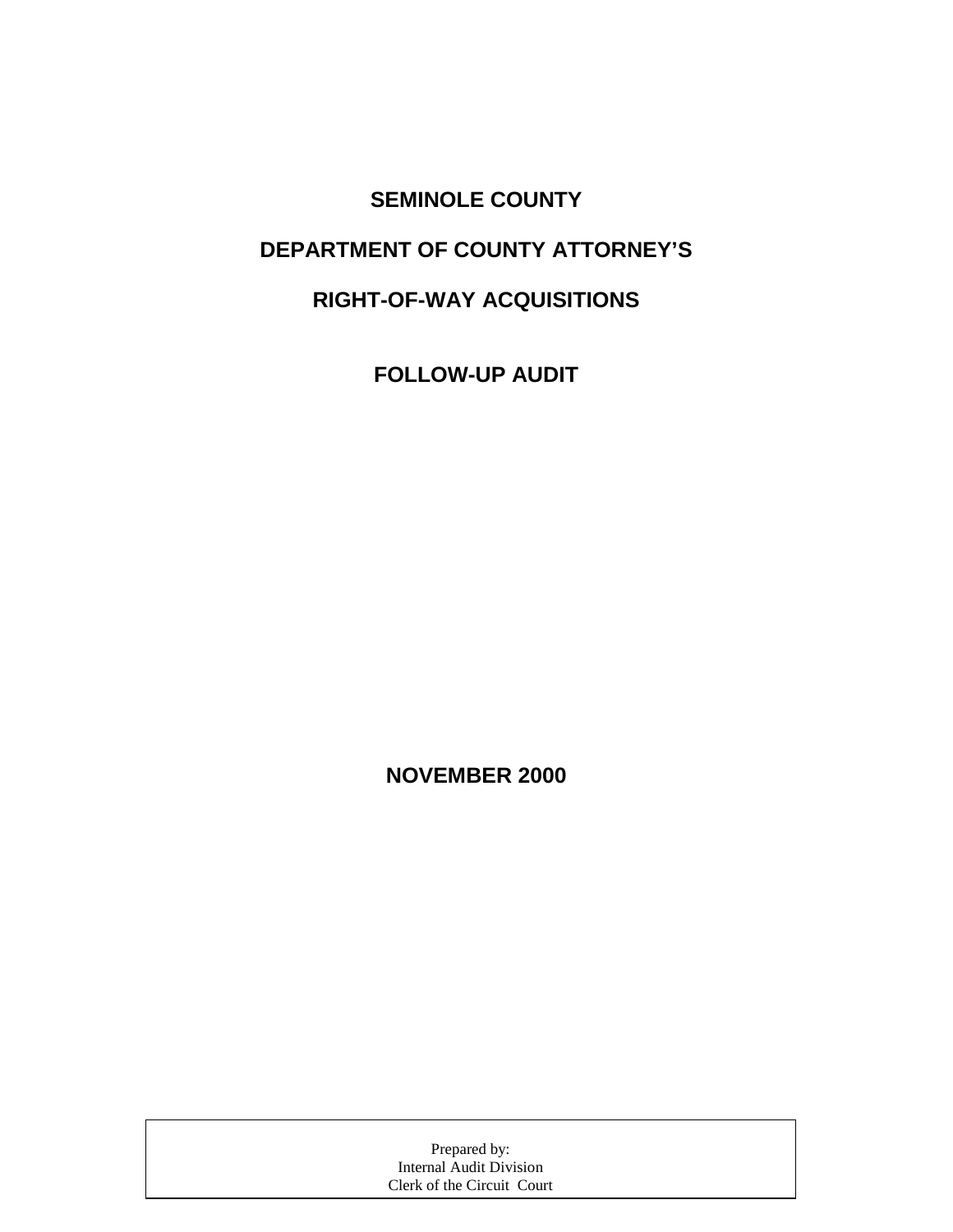November 3, 2000

The Honorable Carlton Henley, Chairman The Board of County Commissioners Seminole County, Florida 1101 East First Street Sanford, FL 32771

Dear Mr. Chairman:

 I am very pleased to present you with the attached audit of the Seminole County Right-of-Way Acquisitions Department. Management's responses have been incorporated into the final report.

I would like to thank the personnel of the Right-of-Way Acquisitions Department for their cooperation and assistance throughout the course of this audit. Their assistance is greatly appreciated. With warmest personnel regards, I am

Most cordially,

 Maryanne Morse Clerk of the Circuit Court Seminole County

| Prepared by:               |  |
|----------------------------|--|
| Internal Audit Division    |  |
| Clerk of the Circuit Court |  |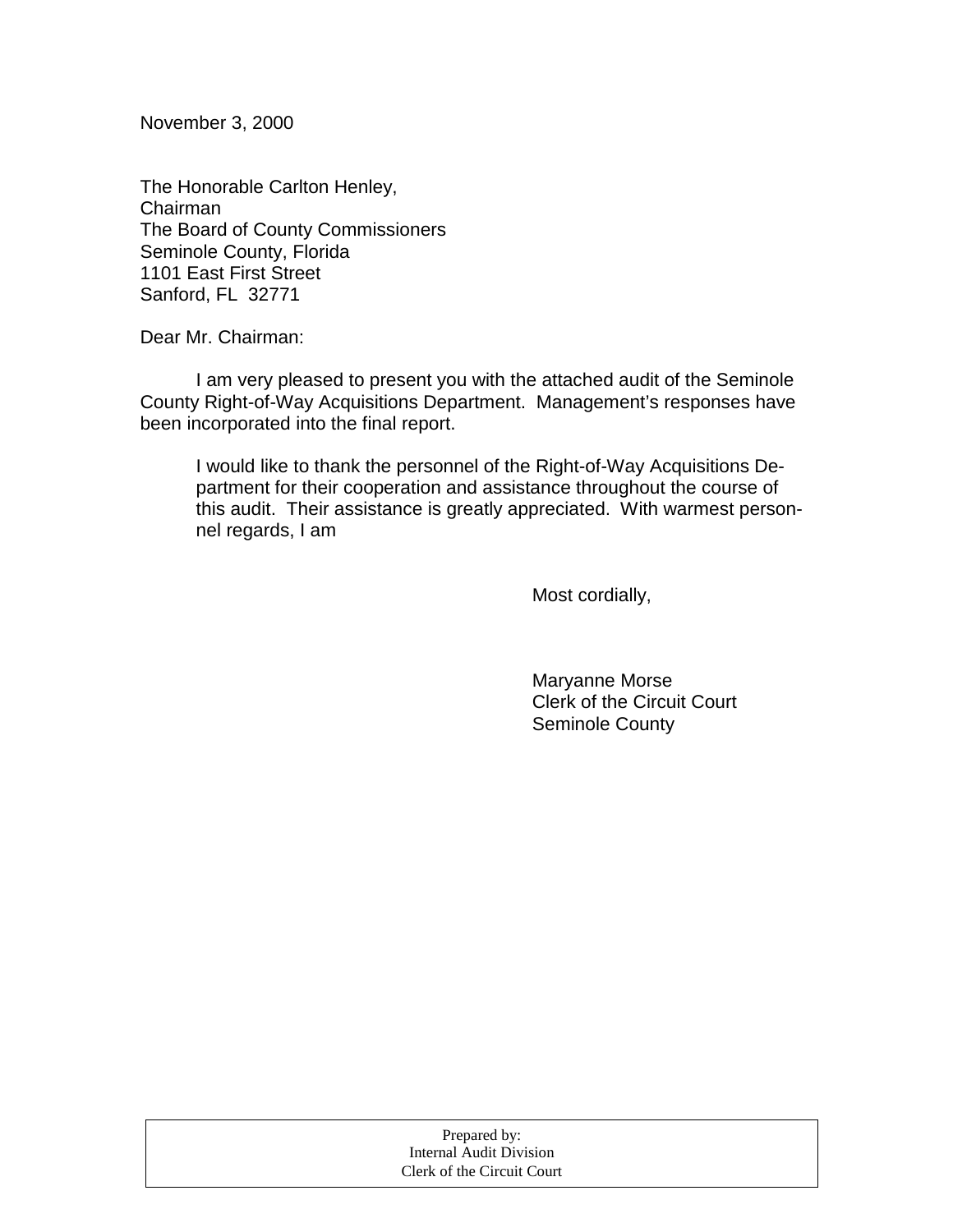# **DISTRIBUTION LIST**

BOARD OF COUNTY COMMISSIONERS Carlton Henley Grant Maloy Randall Morris Dick Van Der Weide Daryl McLain

BOARD OF COUNTY COMMISSION RECORDS Sandra McCann

> COUNTY ATTORNEY'S OFFICE Robert McMillan

COUNTY MANAGER'S OFFICE Kevin Grace

| Prepared by:               |  |
|----------------------------|--|
| Internal Audit Division    |  |
| Clerk of the Circuit Court |  |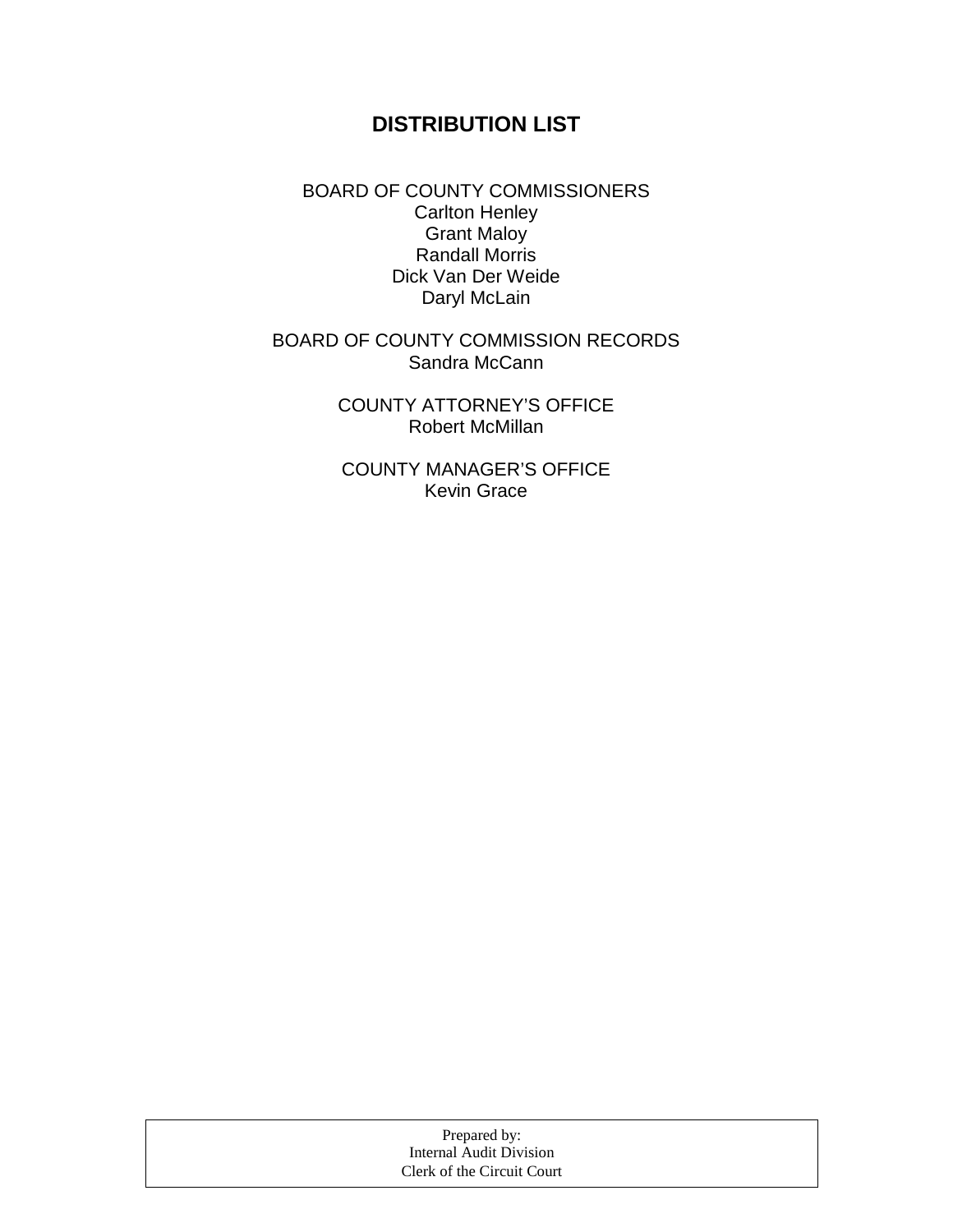# **TABLE OF CONTENTS**

| <b>Introduction</b>                                                          |  |
|------------------------------------------------------------------------------|--|
|                                                                              |  |
|                                                                              |  |
|                                                                              |  |
|                                                                              |  |
| <b>Findings and Recommendations</b>                                          |  |
| 1. The Real Property Acquisition Guidelines and Procedures Manual is in      |  |
|                                                                              |  |
|                                                                              |  |
| 2. Parcel Status Checklist (tracking chart) reports are not kept up to date4 |  |
|                                                                              |  |
|                                                                              |  |
|                                                                              |  |

| Prepared by:               |  |
|----------------------------|--|
| Internal Audit Division    |  |
| Clerk of the Circuit Court |  |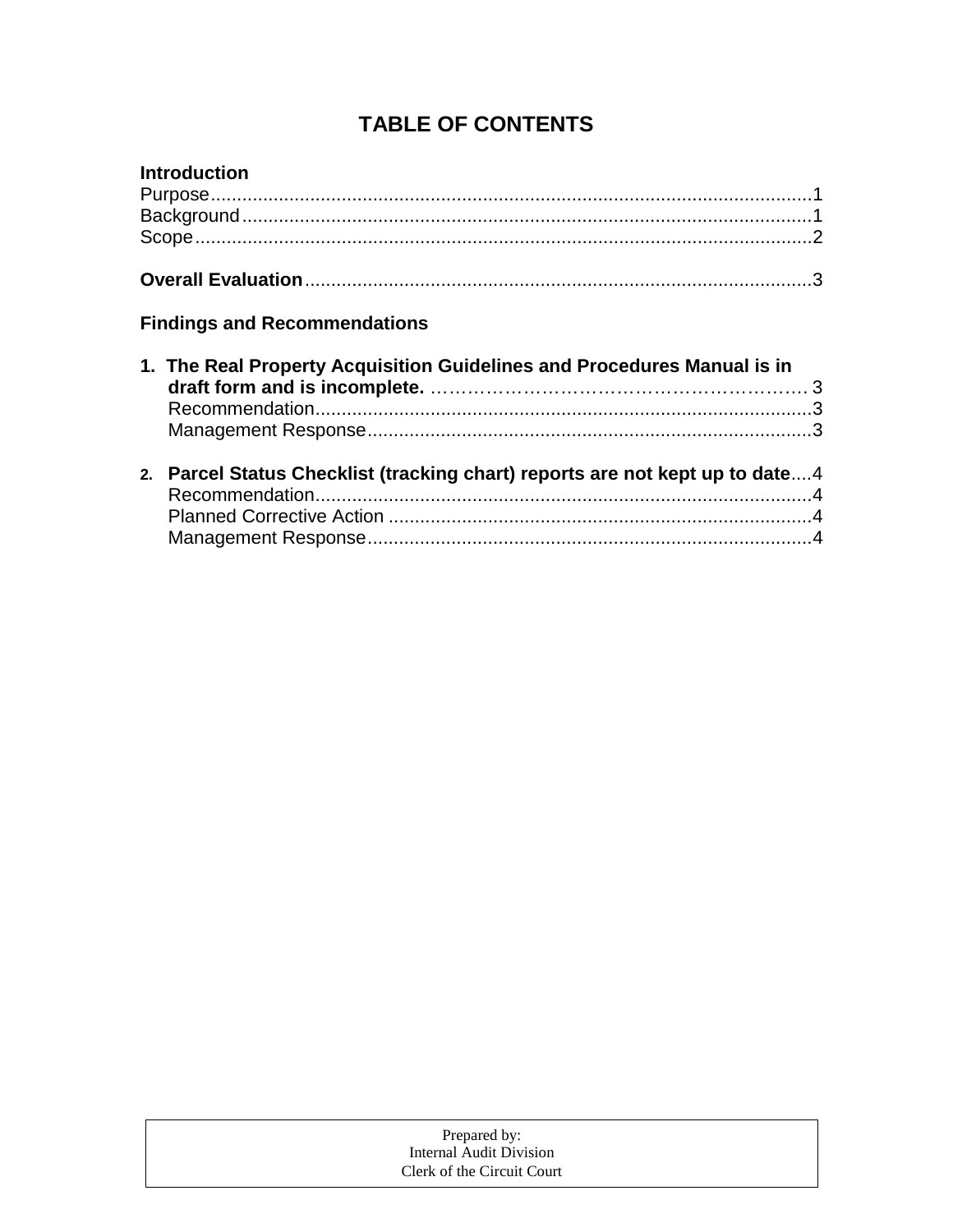### **SEMINOLE COUNTY ATTORNEY'S OFFICE RIGHT-OF-WAY ACQUISITION SECTION**

### **PROPERTY ACQUISITION FOLLOW-UP AUDIT**

The Internal Audit Division of the Office of the Clerk of the Circuit Court has completed a follow-up audit of the implementation of the findings and recommendations published by the Clerk on March 13, 1997.

### **Purpose**

The purpose of the original review was to determine if the administrative controls over the acquisition of right-of-way property are adequate and operating as intended in accordance with applicable laws, regulations and other Seminole County policies and procedures. The follow-up audit was performed to determine whether management has effectively implemented corrective actions in response to the findings and recommendations published by the Clerk of the Circuit Court on March 13, 1997.

## **Background**

Seminole County has the obligation and responsibility to prepare and enforce comprehensive plans for the development of the County, including the power to expend funds, enter into contractual obligations, purchase, lease, sell or exchange real or personal property.

Section 127.01 of the Florida Statutes and Rule 12B-4.14(15) of the Florida Administrative Code, grant the power to the State of Florida to acquire land from property owners through condemnations, as long as the land is needed for public purpose, and the owner receives full compensation.

The County Attorney's Right-of-Way Acquisition Section is responsible for acquiring property for major road projects through the condemnation powers granted by Florida's eminent domain law. In March 1997, the County Attorney's Office assumed these duties from County Engineering in an effort to increase and strengthen internal control over the program.

The county will offer to buy subject pieces of property at a price based on an appraisal of the property. Owners of the property do not always accept the county's initial offer and sometimes, with legal representation, will submit counteroffers supported by their own appraisals and other documents. Acquisitions that cannot be successfully negotiated are acquired through eminent domain proceedings. The property rights of the individual are protected by the Florida Constitu-

| Prepared by:               |
|----------------------------|
| Internal Audit Division    |
| Clerk of the Circuit Court |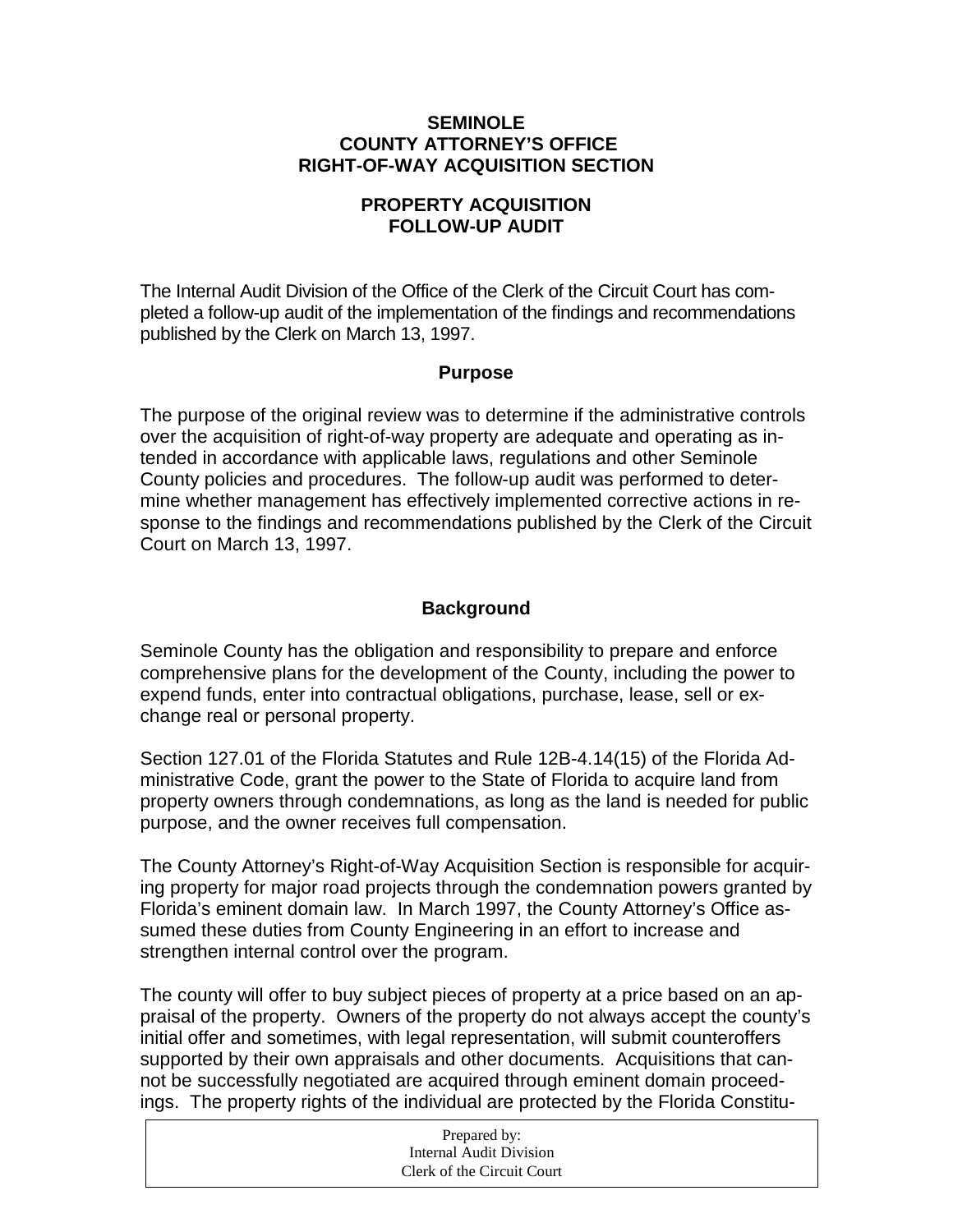tion; Chapters 73 and 74 of the Florida Statutes govern eminent domain actions.

The Clerk's Office, in the March 1997 audit, recommended that the county take the following actions:

- Foremost, hire an additional professional to perform a detailed analysis of submitted appraisals;
- Maintain detailed property acquisition files that document and support the Board of County Commissioners decisions to acquire parcels of property; and,
- A series of steps that would provide segregation of duties.

The audit that follows was performed specifically to determine if management has implemented these recommendations:

### **Scope**

The scope of this audit included a review of all right-of-way property acquired by the Board of County Commissioners from January 1998 through March 2000. During that time period, records indicate that the County spent approximately \$14,639,368.35 on property acquisitions.

The audit included:

- Review of the draft of the "Real Property Acquisition Guidelines and Procedures Manual";
- Review of files for the various road projects from January 1998 through March 2000.
- Review of procedures of the award of contract RFP-471-99/BJC, *Business Damage Experts for Eminent Domain & Litigation Support Services*;
- Review of County Finance records; and,
- Any other procedures considered necessary under the circumstances.

Fieldwork began March 23, 2000 and was completed on May 11, 2000. The audit was performed by Gail A. Joubran.

| Prepared by:               |  |
|----------------------------|--|
| Internal Audit Division    |  |
| Clerk of the Circuit Court |  |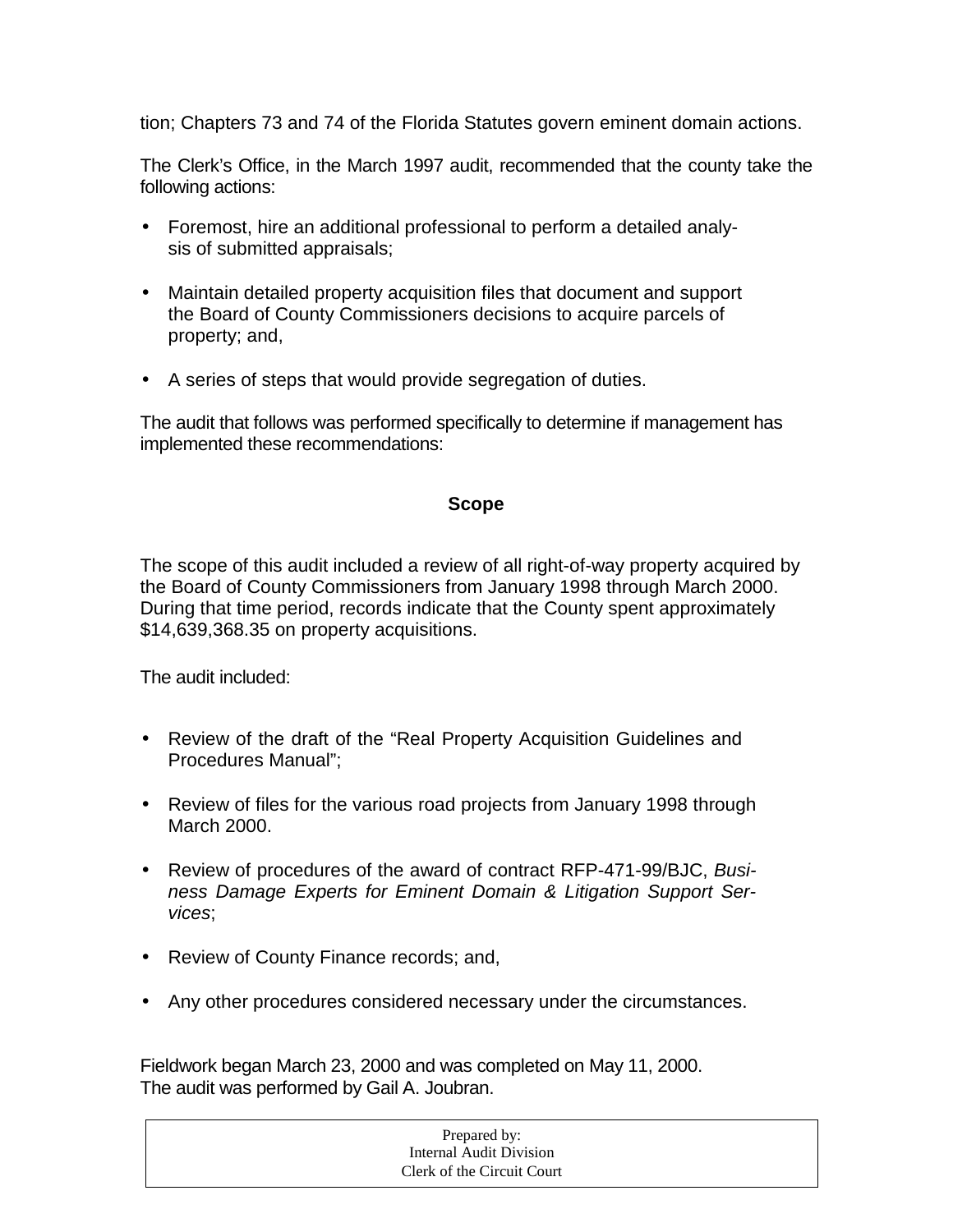### **Overall Evaluation**

It is our opinion that the Seminole County Attorney's office is acquiring property for right-of-way in accordance with applicable laws, regulations and other Seminole County policies and procedures, and is demonstrating a commitment to continue improving the program.

## **Finding No. 1**

## *The Real Property Acquisition Guidelines and Procedures Manual is in draft form and is incomplete.*

Policies and procedures are written instructions prepared by management to document a process and provide a set of rules for employees to follow. The written procedures also are used to train new employees and as a reference guide.

A draft copy was presented to Internal Audit as to the detailed steps for acquiring right-of-way property. We noted that some of the forms and exhibits referenced in the draft were either missing or have been substituted with another version. By not formally publishing its policies and procedures, the County Attorney's Office is, at worse, not disclosing fully to the Board of County Commissioners the processes it will use to acquire Right-of-Way property or, at best, utilizing a process that is subject to misinterpretation or partial interpretation.

### **Recommendation**

Review the existing draft, replace outdated forms, exhibits and processes with those that are in actual or planned use. Submit the manual to the Board of County Commissioners for review and approval.

### **Management Response**

As the acquisition staff has gone about reinventing the process, the draft Acquisition Manual has been revised and updated numerous times as lessons were learned and new approaches developed. Our goal is to have the manual issued by the end of the year. The manual will not require Board adoption. It is intended to be a procedural manual that would be promulgated jointly by the County Manager and County Attorney pursuant to their authority under the Charter.

| Internal Audit Division    |              |
|----------------------------|--------------|
| Clerk of the Circuit Court |              |
|                            | Prepared by: |